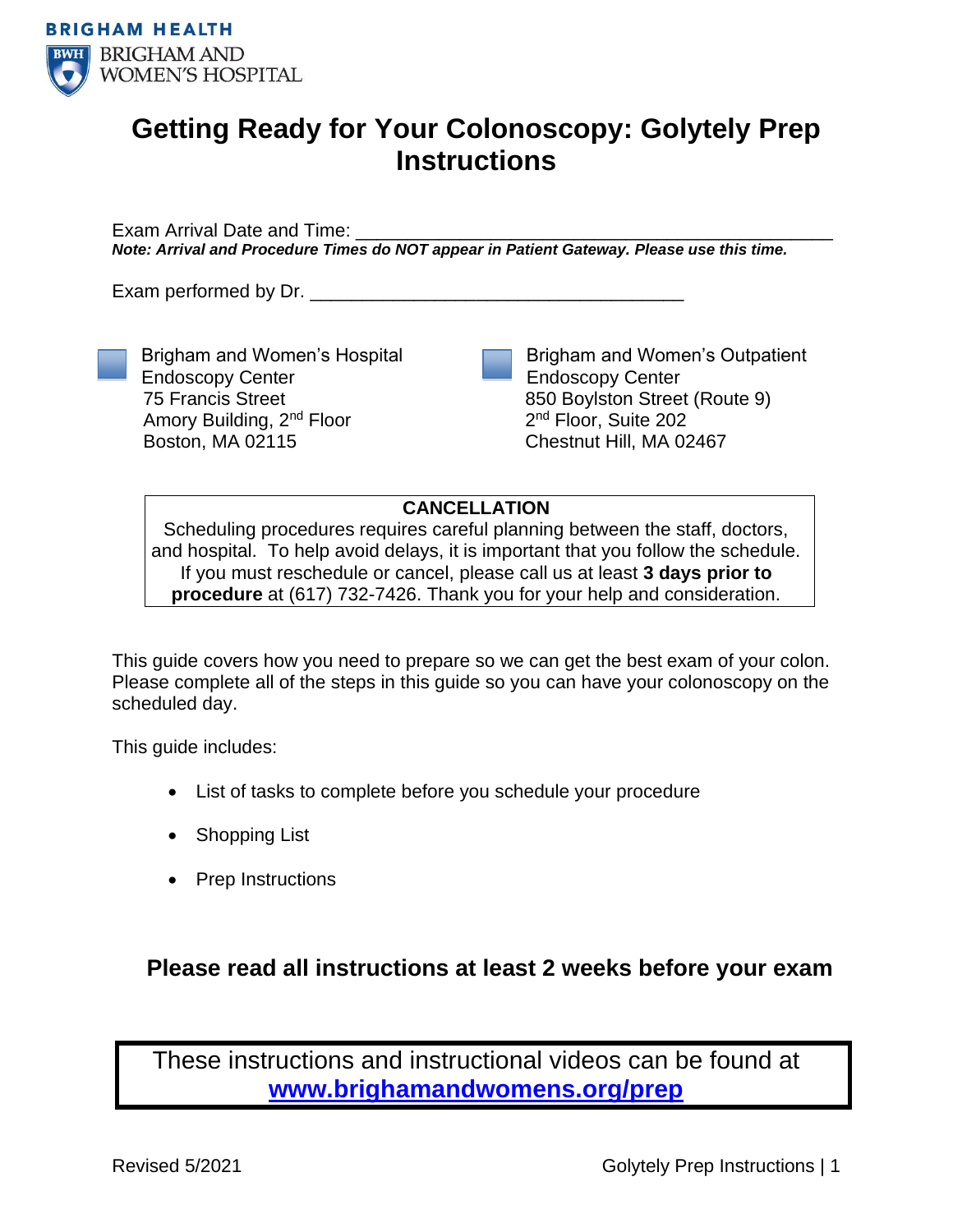

## **Medical Words Used in this Guide**

Some words in this guide may be new to you. Let's go over what these words mean.

### **Colon**

When food is turned into solid waste, the solid waste passes though the colon. The colon removes salt and water from the solid waste. Tumors and other health conditions can affect the colon.

### **Colonoscopy**

A test to look inside your body at the colon to see if you have tumors or other health conditions that are affecting the proper functioning of your colon.

### **Laxative**

A medication that helps you move your bowels.

## **Why Proper Colon Cleaning Is Needed**

Food and liquids can stay in your body for a long time. If there is food still in your system when you get your colonoscopy, the food can get in the way of seeing any problems that may exist, like tumors.

### *The doctor will get the best pictures of your colon when it is completely empty.*

The doctor will be able to tell right away if your colon is empty. If your colon is not completely empty, you will not be able to complete the exam. You will need to reschedule the exam and go through the preparation steps again.

### **Important Contact Info**

- If you have questions for a nurse about your procedure or preparation, call 617-525- 6814 Monday-Friday (excluding holidays) 8:00 - 4:30.
- If you are calling Monday-Friday after 4:30pm, during the weekend or on a holiday, please call **617-732-7426 and select option 2**. Before calling, please review our Frequently Asked Questions (FAQ) at brighamandwomens.org/prep.
- If you need to reschedule your exam for any reason, please call **617-732-7426**.
- If you need medical help now, call **911** or go to the nearest **Emergency Room**.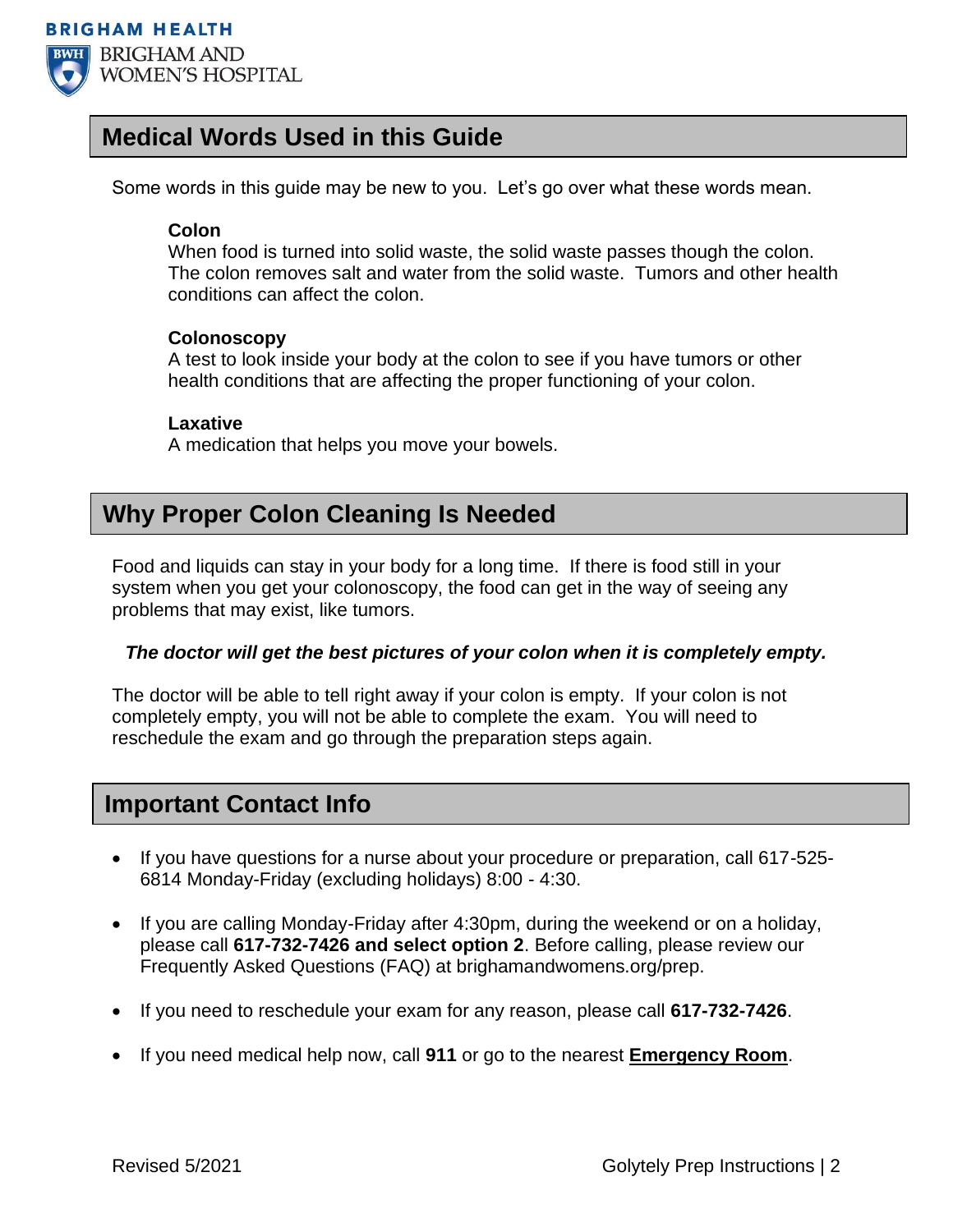



## **What You Need to Do Before You Arrive For Your Colonoscopy**

### **One Week Before Your Colonoscopy**

- Update your registration information by calling 866-489-4056.
- Call your insurance company to find out if your colonoscopy will be covered. If your insurance requires a referral, please contact your Primary Care Physician and have the referral faxed to 857-282-5652.
- **COVID-19 testing is required within three days of your procedure. The COVID-19 Testing Team will call you 4 – 7 days prior to your scheduled procedure to set this up at a Mass General Brigham testing location.**

### **Medications**

- If you have diabetes, ask your doctor about how to take your insulin and other diabetes medications.
- If you take blood thinners (Coumadin, Plavix, Pradaxa, Lovenox, etc), ask your doctor if you should stop these medications before your colonoscopy. Please notify the endoscopy nurse at 617-525-6814 if your doctor has recommended you **not** stop this for your colonoscopy.
- Stop oral iron supplements 5 days before your scheduled procedure. You can resume after your procedure.

### **Transportation**

- You will not be permitted to drive or take other transportation, such as a taxi, Uber or Lyft, by yourself after your exam for your safety. You must arrange for a responsible adult to accompany you as you leave the Endoscopy Center by any form of transportation. If you do not make appropriate transportation arrangements, the procedure cannot be performed with sedation.
- Please be aware that the 75 Francis Street Endoscopy Center closes at 6 pm and the 850 Boylston Street Endoscopy Center closes at 4:30 pm. Please make sure that your ride is available to escort you home no later than the closing time.

### **What to Bring to Your Colonoscopy**

- Name and phone number of the person who will take your home. They should be available to pick you up within 30 minutes of being called.
- Photo identification
- DO NOT bring jewelry other than wedding rings

### **When Your Colonoscopy is completed**

- In most cases, you will spend 2 to 3 hours in the Endoscopy Unit from the time you arrive. We try to start your exam on time, but medical care can result in unavoidable delays.
- You cannot drive or drink alcohol for 12 hours after your procedure.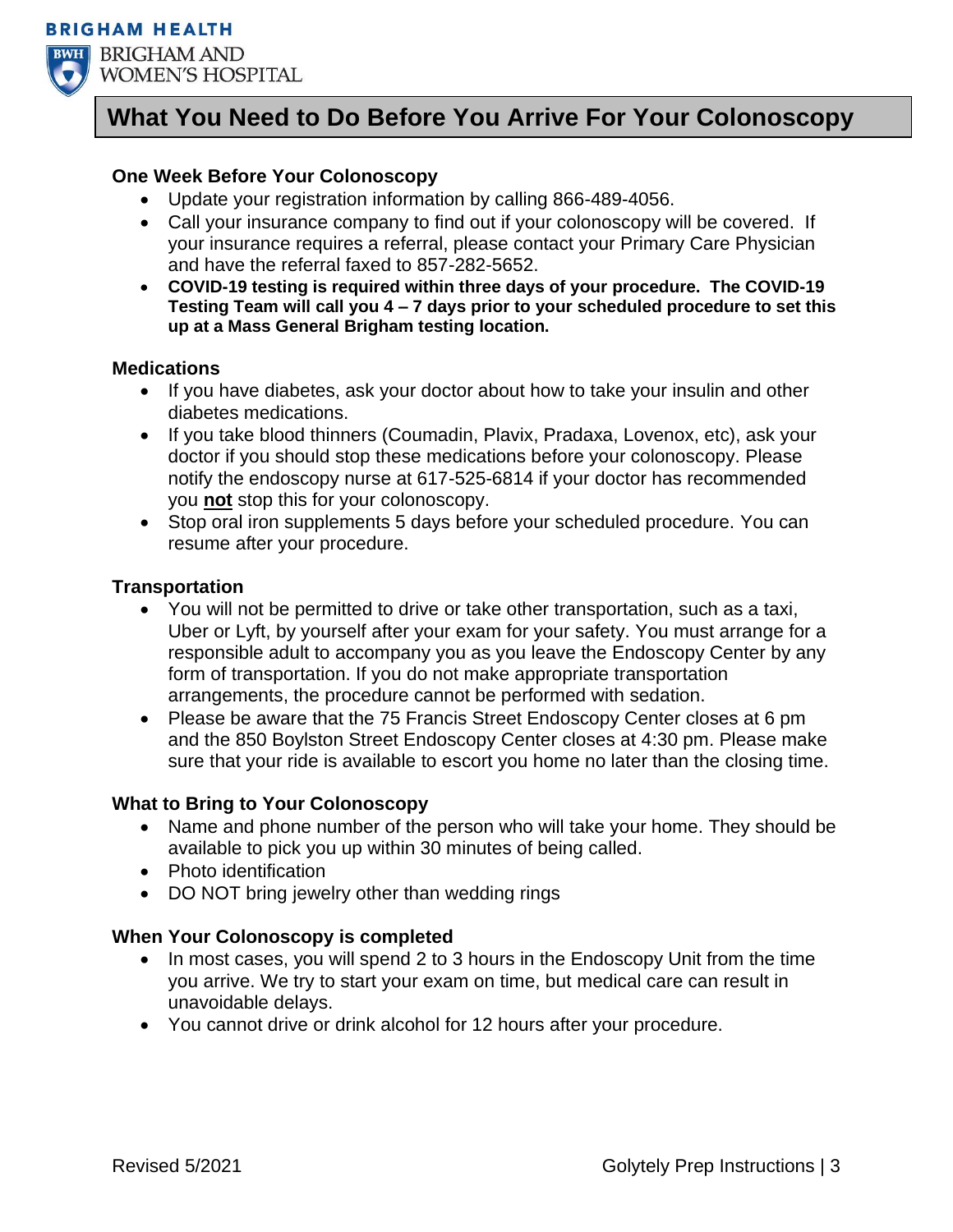**BRIGHAM HEALTH** 



**BWH** BRIGHAM AND **WOMEN'S HOSPITAL** 

# **Colonoscopy Shopping List**

## What to Buy **At the Grocery Store**

For clear liquids (examples below):





**1 box Chicken Boullion/broth** (No noodles or solids in the broth)





**1 box "Jell-o"/gelatin** (No flavors with red coloring)





**1 bottle Ginger Ale or Clear Juice**  (Any brand)

What to Buy **At the Pharmacy**

Medications you will need:



**Golytely (polyethylene glycol)** (You can pick this up at your pharmacy. Your doctor will prescribe this.)



**1 box of Gas-X or generic simethicone pills 125 mg or 250 mg)**